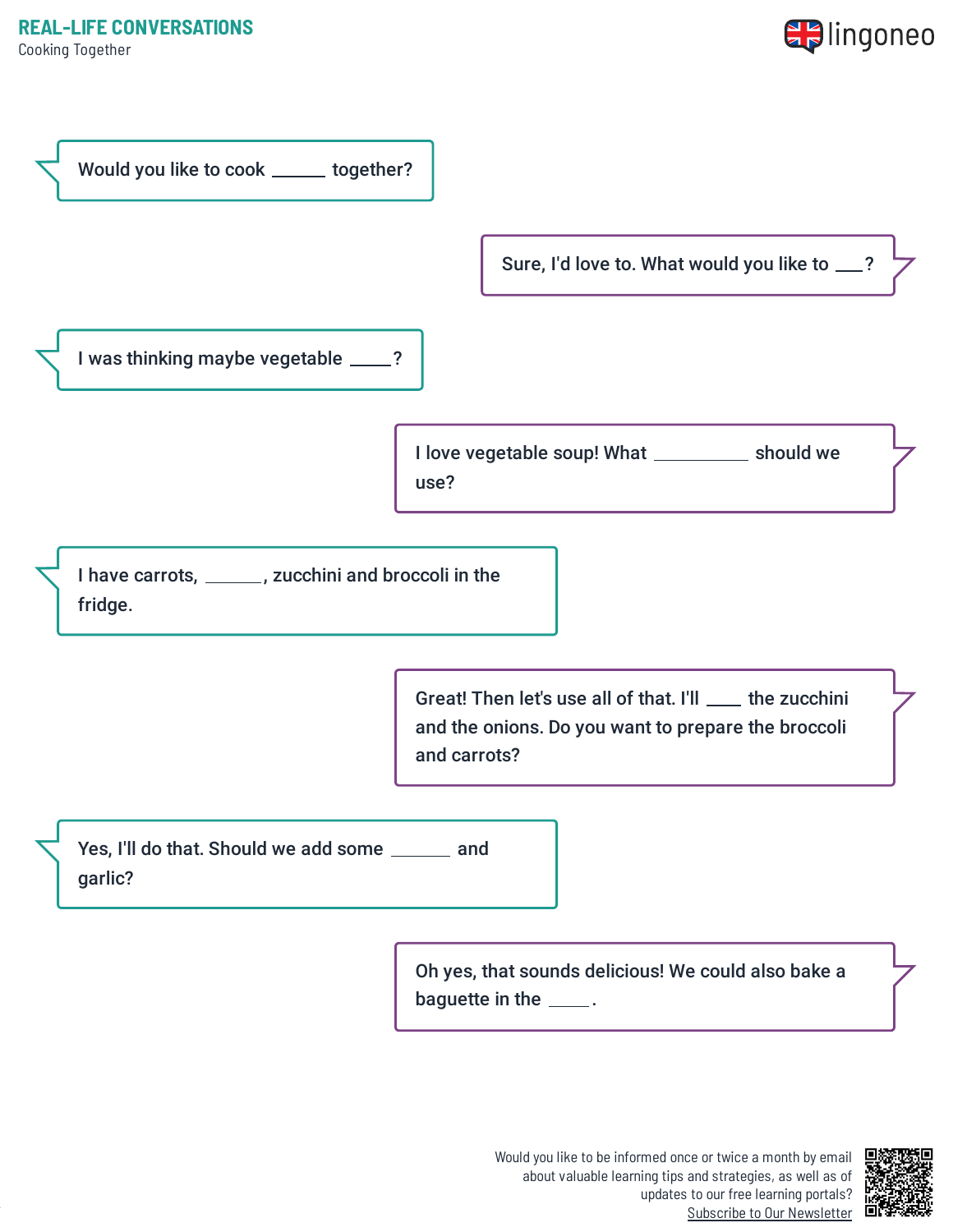Cooking Together



Very good idea! How do you want to \_\_\_\_\_ the soup? With salt and pepper? Yeah, and with some chili, if that's ok with you? I'm really \_\_\_\_\_\_ already. Me too! Who taught you how to \_\_\_\_? My mother. She is a great \_\_\_\_! We always used to prepare dinner together.

If you set the \_\_\_\_, I will finish the soup, and then we can eat.

Sounds good.



Listen to the **[Dialogue](https://www.lingoneo.org/wp-content/uploads/media/audio/audio-dialogue/en-en/Cooking%20Together%20-%20Dialogue%20(%20lingoneo.org%20).mp3)** 





Would you like to be informed once or twice a month by email about valuable learning tips and strategies, as well as of updates to our free learning portals? Subscribe to Our [Newsletter](https://www.lingoneo.org/learn-english?channel=emailcampaignnewsletter&tcontent=so-m-27&tsource=srt_source)